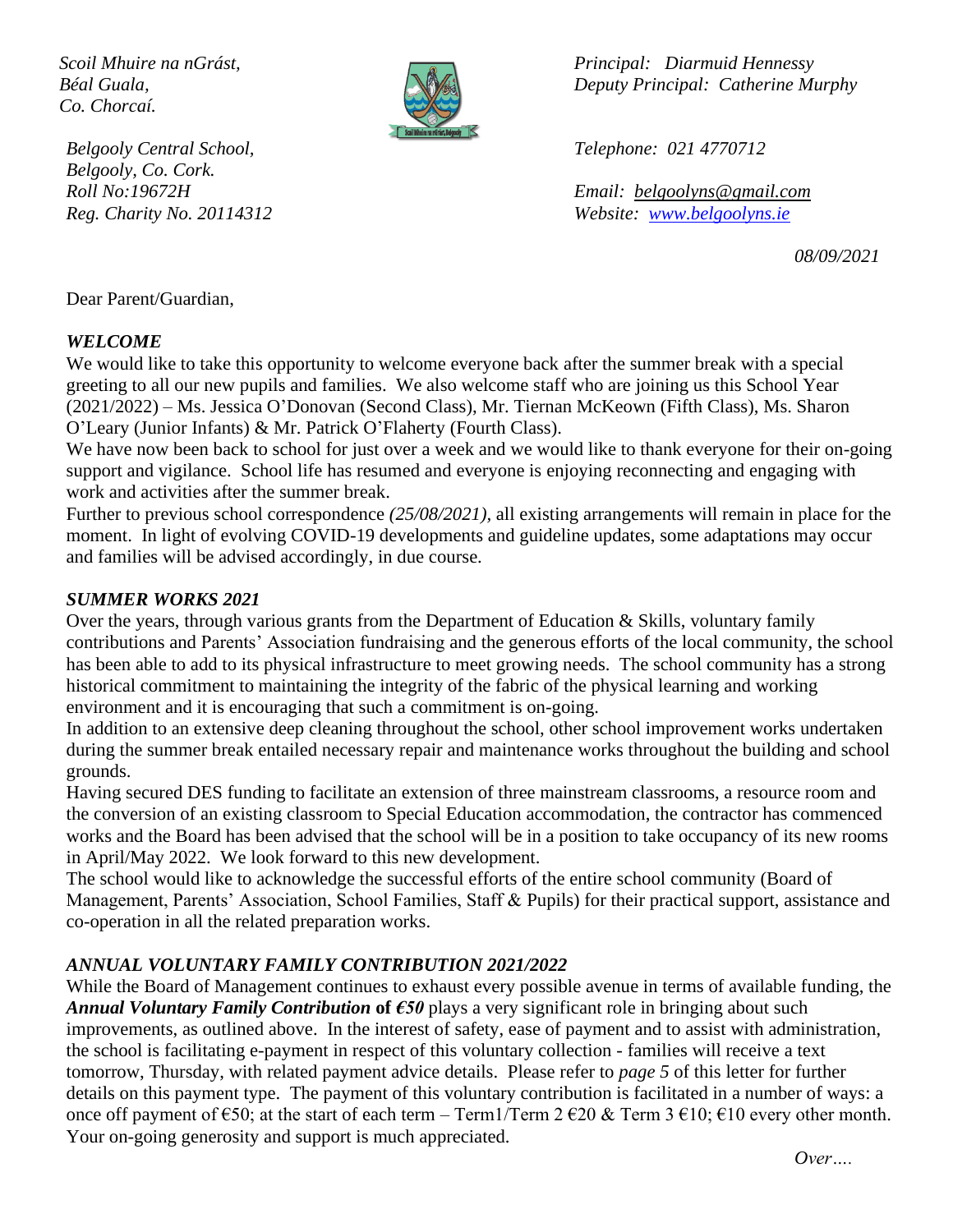## *STAFF MEETING & EARLY CLOSURE (Tuesday, 05 October)*

In order to facilitate a staff meeting, pupils will finish and leave **on Tuesday, 05 October** in the following series:

- 'Junior Infants'  $-12.50 1.00$ pm
- 'Senior Infants'  $1.00 1.10$ pm
- 'Walkers' ( $1<sup>st</sup> \& 2<sup>nd</sup>$  Classes)  $1.10 1.20$ pm
- 'Walkers' ( $3<sup>rd</sup>$  to  $6<sup>th</sup>$  Classes) 1.20 1.30pm
- School Buses  $1.30 1.40$ pm

Should you have a child in Junior or Senior Infants who is to depart school in the company of an older sibling as a 'Walker' or 'Bus', arrangements will be made by the relevant staff for these pupils to join their older siblings at the relevant times in respect of school departure, as outlined above.

# *PUPIL PERSONAL ACCIDENT INSURANCE 2021/2022 (Allianz)*

The Allianz Pupil Personal Accident 24 hour cover is operational for all pupils again this year and the fee is  $\epsilon$ 8 for 24 hour cover. **Friday, 01 October** is designated date for final collection of money. In the interest of safety, for ease of payment and to assist with administration, the school is facilitating e-payment in respect of this collection - families will receive a text tomorrow, Thursday, with related payment advice details. Related details attached which provide further information on this scheme. **(Please note that VHI Swiftcare in Mahon is dedicated only to VHI customers)**

## *SPECIFIC REQUIREMENTS (2021/2022)*

Parents are requested to inform the Board, through the Principal, of any allergies or any *Specific Requirements* of their child. The Board will then inform all parents of a food allergy within the school. Without identifying any individual pupils, the teachers will make their pupils aware of food allergies. This, the Board hopes will provide a safe environment and invites parents, staff, pupils and school visitors for their co-operation. Because the consequences of a child having an allergic reaction can be serious, the Board assumes that the whole school community will assist in making the school as safe as is reasonably possible for each child. **Regarding School Year 2021/2022, please note we have pupils in the following sections who have particular allergies (Junior Infants, First, Second, Third, Fourth & Fifth Classes – hazelnut, peanut, cashew, walnut, pecan and pistachio nut allergies) and who have been advised to avoid all foods containing same.** We ask for your co-operation in this respect.

## *BOOK RENTAL SCHEME (BRS) 2021/2022)*

Further to previous Home/School correspondence last month *(25/08/2021),* the school wishes to congratulate and express their gratitude to the Parents' Association Book Rental Scheme (BRS) working group - together with Ms. Hurley, Mrs. Ryan, Mr. Hayes-Curtin & Ms. O'Donovan - who kindly volunteered so much of their time to facilitate the preparation and distribution of books to pupils partaking in the scheme. This has been a worthwhile initiative with significant levels of uptake again this school year among school families. As previously outlined, the scheme will be reviewed annually. Going forward, the continuation, scope and expansion of the scheme is subject to available funding and the practical assistance and support of a related working group to assist with the administration of the scheme.

**If your child is not availing of the** *Book Rental Scheme for 2021/2022*, please note that a charge will apply for the use of Supplementary English Readers and the interactive aspect of the Irish Scheme and related materials (Junior Infant to Second Classes) and the Hire of Novels, use of Supplementary Irish Readers and the interactive aspect of the Irish Scheme and related materials (Third to Sixth Classes). This charge amounts to *€5 per/child* for all classes and we request that payment is forwarded to your child's class teacher no later than *Friday 01 October (please place €5.00 in an envelope labelled with your child's name and marked 'Non-BRS 2021/2022 Charge'*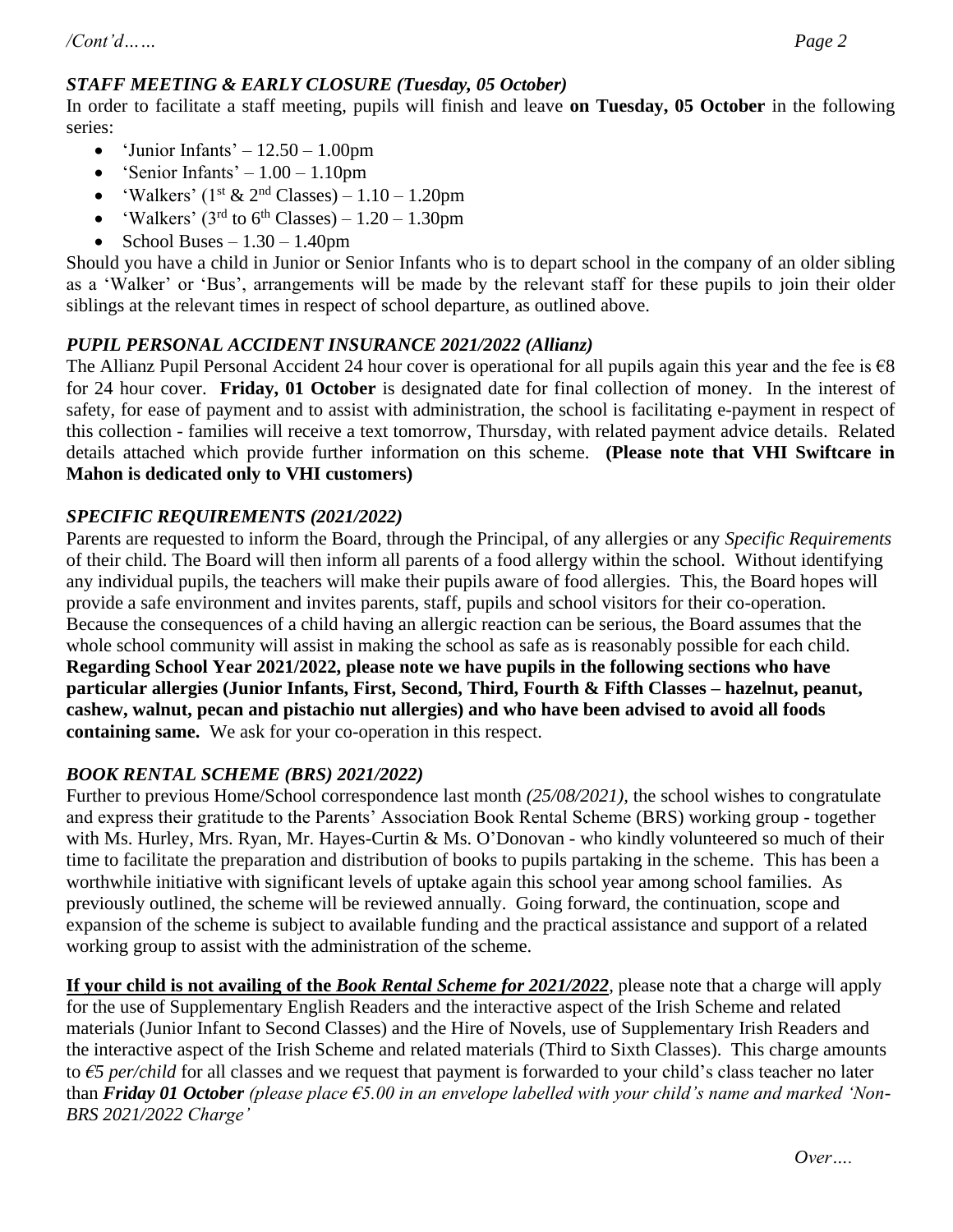#### */Cont'd…… Page 3*

Pupils from **Second to Sixth Class** will be using the **Weaving Well-Being Programme** in school again this year. *Weaving Well-Being* is an Irish-designed *Social Personal & Health Education (SPHE)* programme which teaches children evidence-based skills and strategies to develop positive mental health and well-being. It is based on Positive Psychology, which is the science of well-being. The aim of the programme is to empower children to become active participants in creating, maintaining and boosting positive mental health throughout their lives.

#### **Key Features**

- The programme is multi-level, with a specific age-appropriate pupil book for children from **Second to Sixth Class**
- There is a pull-out parent guide at the centre of each pupil book
- Each lesson has a homework activity designed to encourage parental involvement and help to embed the concepts in the children's daily lives
- After the 10 lessons have been completed, parents should encourage their children to use the skills and Strategies, wherever possible
- Each level explores a particular concept from Positive Psychology
- The programme is ideally designed to build skills and strategies incrementally over a five-year period by providing children with the opportunity to revise and deepen their understanding of concepts yearon-year

Additional information on the programme can be found on the publisher's website *Outside the Box Learning Resources* [www.otb.ie/WWB](http://www.otb.ie/WWB)

The price of the pupil book is **€5.00 per pupil** and is available to purchase from the school. **Friday, 24 September** is designated date for final collection of money. In the interest of safety, ease of payment and to assist with administration, families of pupils from second to sixth class will receive a text tomorrow, Thursday, with related e-payment advice details.

## *'BUG BUSTING' NIGHT (THURSDAY 09 SEPTEMBER)*

While the prevalence of head lice is a community dilemma, the school, for its part, requests that all parents/guardians engage with a 'Bug Busting' night at home tomorrow evening, Thursday 09 September. It is hoped that such a whole school approach – at the start of a new school year - will assist detection and, should the need arise, provide families with the opportunity to engage with head louse treatment measures over the coming weekend. To assist, there will be no homework assigned for tomorrow night and please find attached a HSE information sheet on the matter. Your local pharmacist will also be in a position to advise. It is important that all families co-operate and support this initiative and engage with frequent checks throughout the school year in this regard.

## *GAA FOOTBALL TRAINING & MOUTH GUARD REMINDER (initially Fourth to Sixth Classes)*

Gavin Webb, GAA coach, will return to the school on Friday, 17 September. Pupils from 4<sup>th</sup> to 6<sup>th</sup> classes will avail of football training for the next few weeks, followed by pupils from  $1<sup>st</sup>$  to  $3<sup>rd</sup>$  classes and then finally the infant classes. When availing of this training, all pupils need to remember to bring in their gum shields each Friday. Hurling training will then take place in the spring. The school would like to thank our local GAA Clubs for facilitating these sessions for the pupils.

#### *COMMUNIONS – Mrs. Clancy's Second Class (2020/2021) on Saturday 11 September CONFIRMATIONS - Mr. Lane's Sixth Class (2020/2021) on Friday 10 September & Ms. Tracey Cronin's Sixth Class (2020/2021) on Friday 17 September*

Further to previous correspondence from Fr. Michael Regan PP, the parish sacramental celebrations will take place over the next couple of weeks (as outlined above). We look forward to meeting the children and their families at the various ceremonies. *Over….*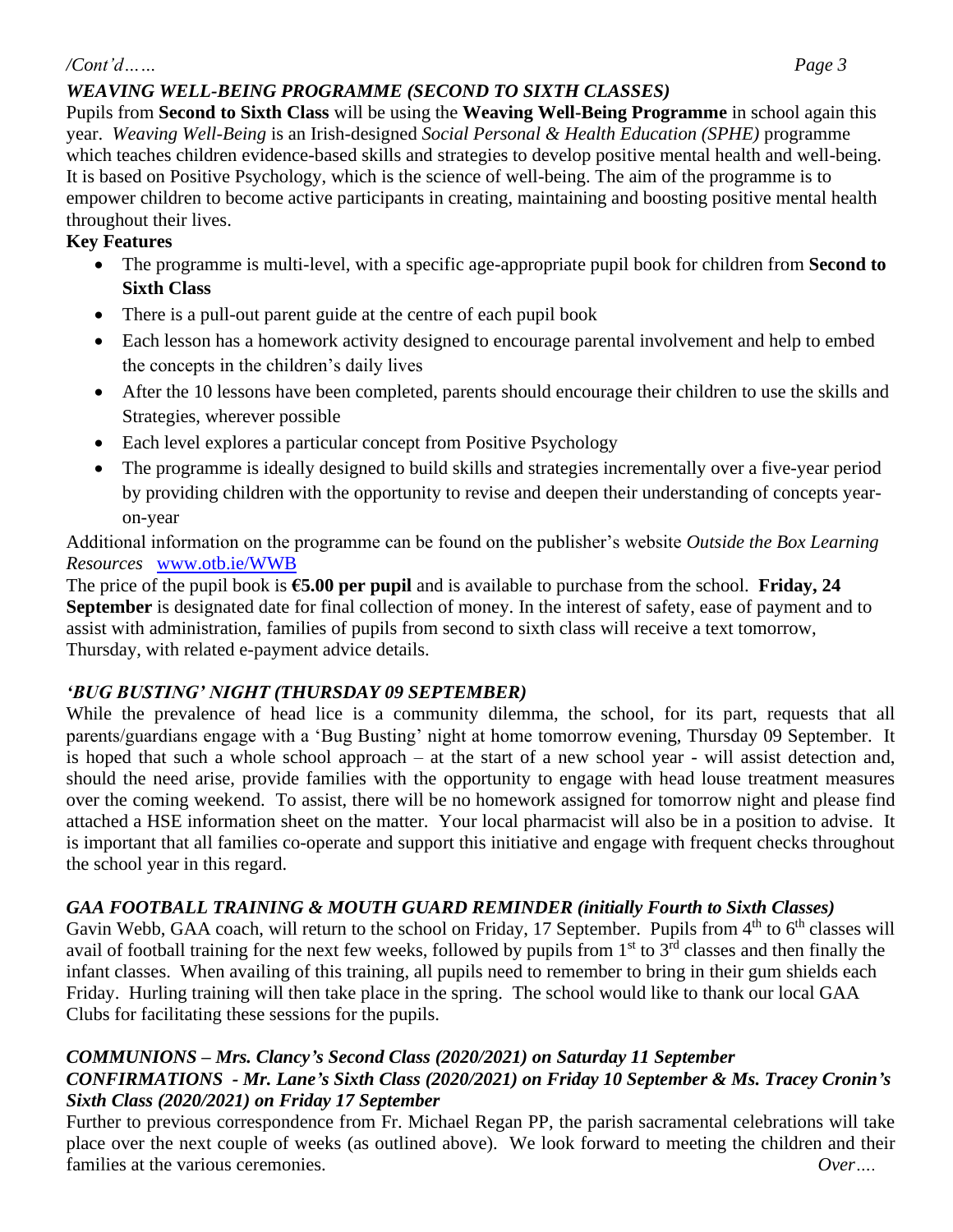#### */Cont'd…… Page 4 SEESAW (ALL CLASSES)*

Class teachers will be providing pupils with their Seesaw *Home Learning Codes* over the coming week. To maintain everyone's familiarity with this online learning platform, some elements of homework will be assigned via Seesaw.

#### *ROAD SAFETY*

The school's Board of Management is constantly mindful of the issue of Traffic Safety outside the school. In the interest of safety, and in order to accommodate bus parking, staff parking and pupil set-down/collection by parents, it is important that traffic congestion is avoided, thus ensuring available space for everyone. The school wishes to remind parents of the need for continuing vigilance by everyone at the school entrance area. In the interest of safety it makes the following recommendations:

- *Please park on the Belgooly side of the school entrance in the morning and afternoon (9.20am & 2.45pm), leaving the Riverstick side available for school buses.*
- *To avoid parking in the yellow-boxed areas*
- *Parking facilities around the school are limited so it is preferable to avoid double parking and a build-up of a large volume of traffic. Parents/guardians might, therefore, endeavour to make space for other cars and buses once children are dropped off and collected*
- *To park perpendicular to hedge*
- The *pedestrian pathway marking* on the approach road to the school is an essential safety measure for all walking to and from school on a daily basis. *Please keep the pathway clear for all walkers.* All families have previously received a *Garda Síochána* & *Cork County Council* 'Park Safely at School' leaflet, *Be Visible Look & Listen* (and requested to retain same) which outlined safety measures for all road users in respect of road safety within the school environs

The initial few weeks of a new school year can be particularly busy and so commands a greater sense of road safety vigilance by everyone outside the school at all times. *Please bring these recommendations to the attention of child-minders/others.* We look forward to your continued support and co-operation.

## *SCHOOL UNIFORMS (Update – 08 September 2021)*

Further to recent communication, just an update for families of the following requirements regarding the school uniform.

*The uniform consists of:*

- wine jumper/cardigan with school crest
- grey trousers/pinafore/skirt
- wine tie
- blue shirt
- regular school shoes
- Pupils wear school tracksuits for sporting and PE related activities, **class teachers will inform you of these days over the coming days**

• A white polo shirt is to be worn under school tracksuit and pupils may wear runners with tracksuit During the months of **May, June & September**, in addition to the main school uniform or the school tracksuit on designated days (as above), pupils may also wear a white polo t-shirt, an up-cycled short version of the existing school tracksuit or wine-coloured shorts (the latter being available from the school's uniform supplier – *Cahill's Clothing Carrigaline*).

To assist with returning lost uniform items, **please label all clothing** (i.e. track-suit tops, jumpers, cardigans).

## *SHERPA KIDS (Before & After-School Childcare Programme)*

The school is currently liaising with Sherpa Kids with a view to establishing the above-mentioned service at the school. In the first instance, families will receive an email from Sherpa Kids at some stage over the next couple of weeks to ascertain both the scope and the level of interest among school families in availing of such a service. Given the level of preparatory work involved, it is anticipated, where feasibility and need is established, that this service will be operational from November/December 2021.